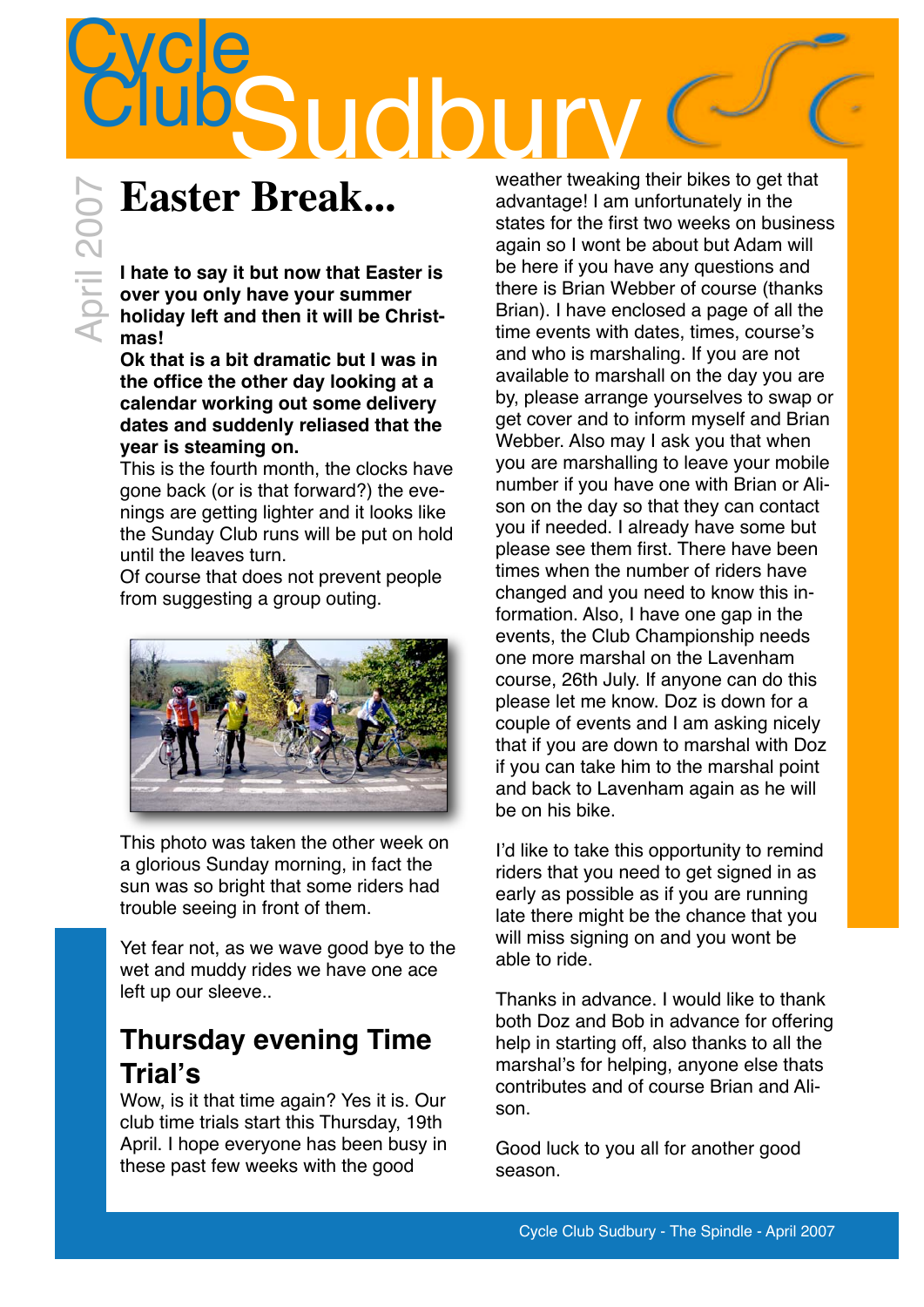## Cycle<br>Club **TIGO**

Lucy Jay Time Trial Secretary [lucy@shibbyonline.co.uk](mailto:lucy@shibbyonline.co.uk) Home Tel 01787 312976 April 2007

## **Free Press Report**

While the national press rejoice, and quite rightly so, in the magnificent achievement by Victoria Pendleton in winning three gold medals at last weekends World Track Championships in Mallorca, not many of us in our sleepy Sudbury backwater will know of a small, but joyous, connection with this amazing athlete.

Her father Max (Mildenhall CC) was a regular competitor in CC Sudbury's annual Hill Climb at Semer. When Victoria (never Vicky, unless you seek her displeasure) was about nineteen, Max bought her with him to compete. She didn't win the Hill Climb, but she was as overcome with emotion at beating her dad "up a hill" for the first time, as she was on Sunday when taking her third gold.

In Palma, Victoria took gold in the Team Sprint (with Shanaze Reade), the Senior Sprint and the Keirin; three events, three golds. Magnificent.

In the Beijing Olympics in sixteen months time, of the three events, only the Senior Sprint will be available to her. However, such was the margin of her superiority over top class opposition in Palma, that she is now recognised as the sports supreme sprinter and will have a favourites chance to bring back an Olympic gold medal from that discipline.

The members of CC Sudbury have been getting active as the signs of Spring appear. Several Riders have already been competing in Audax's since early March, and last Thursday the club held a members evening when the invited speaker was Nicholas Salway an Osteopath from Hadleigh. Nicholas covered a full range of topics from pre-race preparation, post race warm down routines, and sports iniuries and their treatment.

This Sunday saw clubmen make an early foray into the new season's open Time Trials. Riding in the Haverhill Wheelers Spoco 20 miler, Great Cornard's Barry Lee recorded a time of 56.55 minutes, an excellent performance in the hilly and very windy conditions. The clubs other competitor, Stan Nicholls, showing his lack of race fitness to the full, could only manage 1. 07. 28. In trying to take something positive from the experience, Stan was delighted to find that at least he hadn't finished last.

The 2007 edition of club's annual Evening Time Trial Series starts on Thursday, 19th April when the first man will be "off" at 18.45pm. This is a series that rewards improvement in performance and is therefore ideal for beginners and novices. As always the HQ will be at The Cock in Lavenham and once again the series will use 4 courses ridden in weekly rotation. The series is open to anyone who wishes to ride, you don't have to be a member of CC Sudbury but you will need to be a member of a cycling club affiliated to CTT, Time Trialling's National Governing body.

Stan Nicholls. 01787 372849

## **Something from the Clothing Secretary**

Hello everyone, Doz (clothing secretary) here, my new phone number is 07769 799361. I shall be bringing a small selec-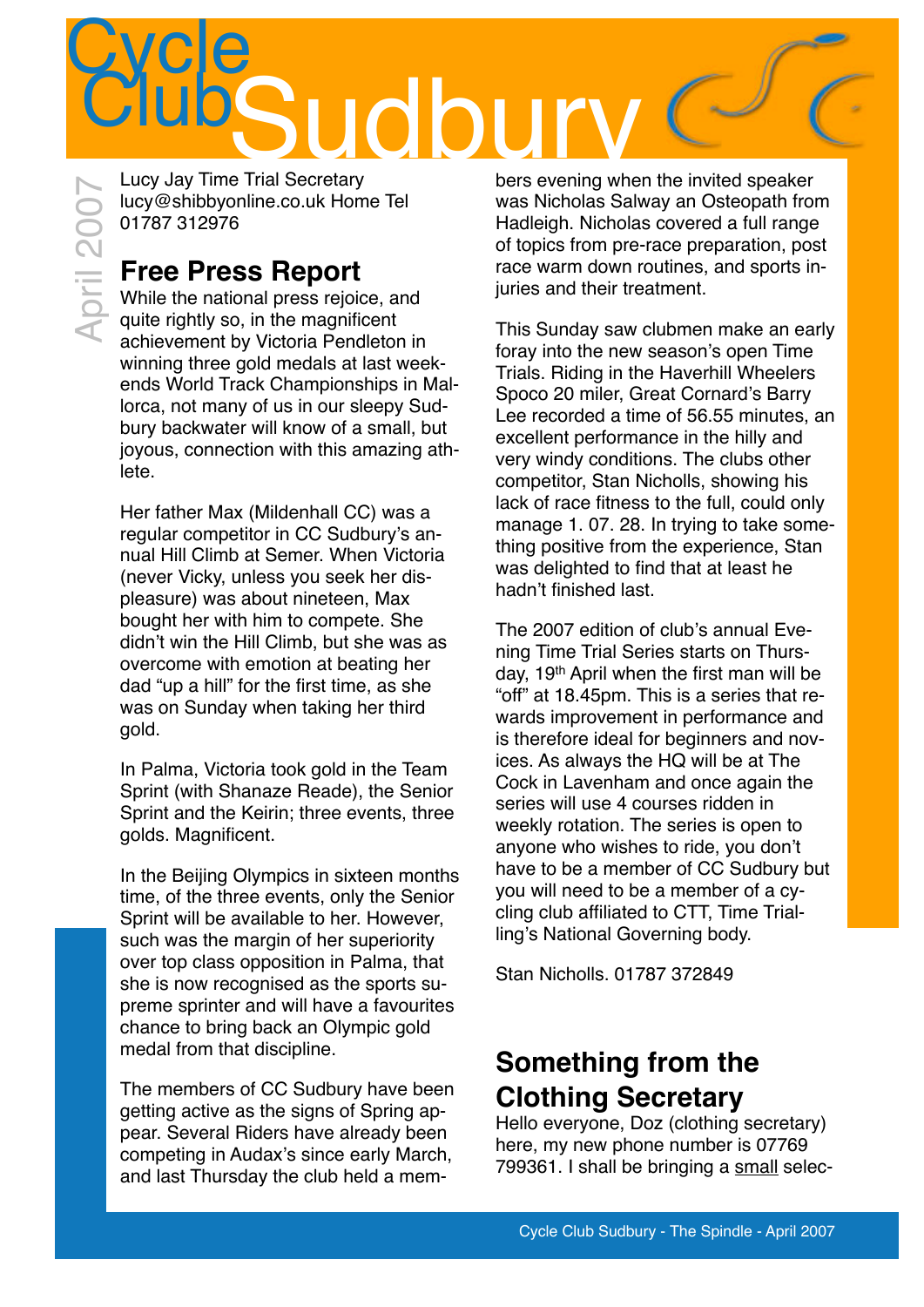# Example to a more control of the stage l'm just<br>come and see me with your require-<br>and so ophone me on 01787 of club members (378908 at work, if i'm not there, leave<br>so anyone me on 01787 of club members (and the stage l'm

come and see me with your requirements. You can also phone me on 01787 378908 at work, if I'm not there, leave your name and number with one of my colleagues and I'll get back to you.

## **Does anyone fancy getting dirty?**

Due to a distinct lack of motivation and application on my part I am not racing this year, deciding instead to gain some kind of basic skill level riding MTB's off road which I have dedicated my meagre free time to over the winter. (with little sign of improvement, but much enjoyment) This lead me to question if there are others within the club who may be

interested in such 'dirty goings on?' At this stage I'm just trying to gauge interest of club members (if any!) I am NOT proposing to organise any competitive club events, more 'social off road' rides, in the manner of club runs. If we then find we have some competent off roaders, maybe we could enter a CCS team in some of the endurance type events. Thetford seems an obvious choice, later this year or next year? Many other cycle clubs have an active and or competitive MTB sections. Something to think about.

Anyway, if you have any views on this or ideas / offers of help / routes of your own you'd like to share, please contact me.

Doz Bree 07769 799361

## **Upcoming Audax Events**

If you are up for a ride out in the early Spring sun then why not try out one of these local Audax events; of course the Four Ford event is a must for all members!

| 15th Apr  | Sunday   | 8.30   | Witham<br>Wanderer                      | Chelmsford                     | 106km. Also 156 &<br>202km       |
|-----------|----------|--------|-----------------------------------------|--------------------------------|----------------------------------|
| 29th Apr  | Sunday   | 10.00  | Sawtry<br>Saunter                       | <b>Bedford</b>                 | 101km. Also 211km                |
| 7th May   | Monday   | 9.30   | <b>ECCA Fes-</b><br>tival 100           | Chelmsford<br>(High Easter)    | 107km. Also 207km                |
| 26th May  | Saturday | 10.00  | <b>Four Fords</b>                       | Long Melford                   | 104km. (C.C. Sud-<br>bury Audax) |
| 2nd June  | Saturday | 8-10am | <b>Essex</b><br>Castles-<br>CharityRide | Colchester -<br>Castle Park    | 25, 50 or 75 miles               |
| 3rd June  | Sunday   | 9.00   | Molehill<br>Green                       | Takely(Bish-<br>ops Stortford) | 107km. Also 66 &<br>163km        |
| 10th June | Sunday   | 9.30   | Garbold-<br>isham<br>Grovel             | Garboldisham                   | 104km. Also 54,<br>162 & 207km   |